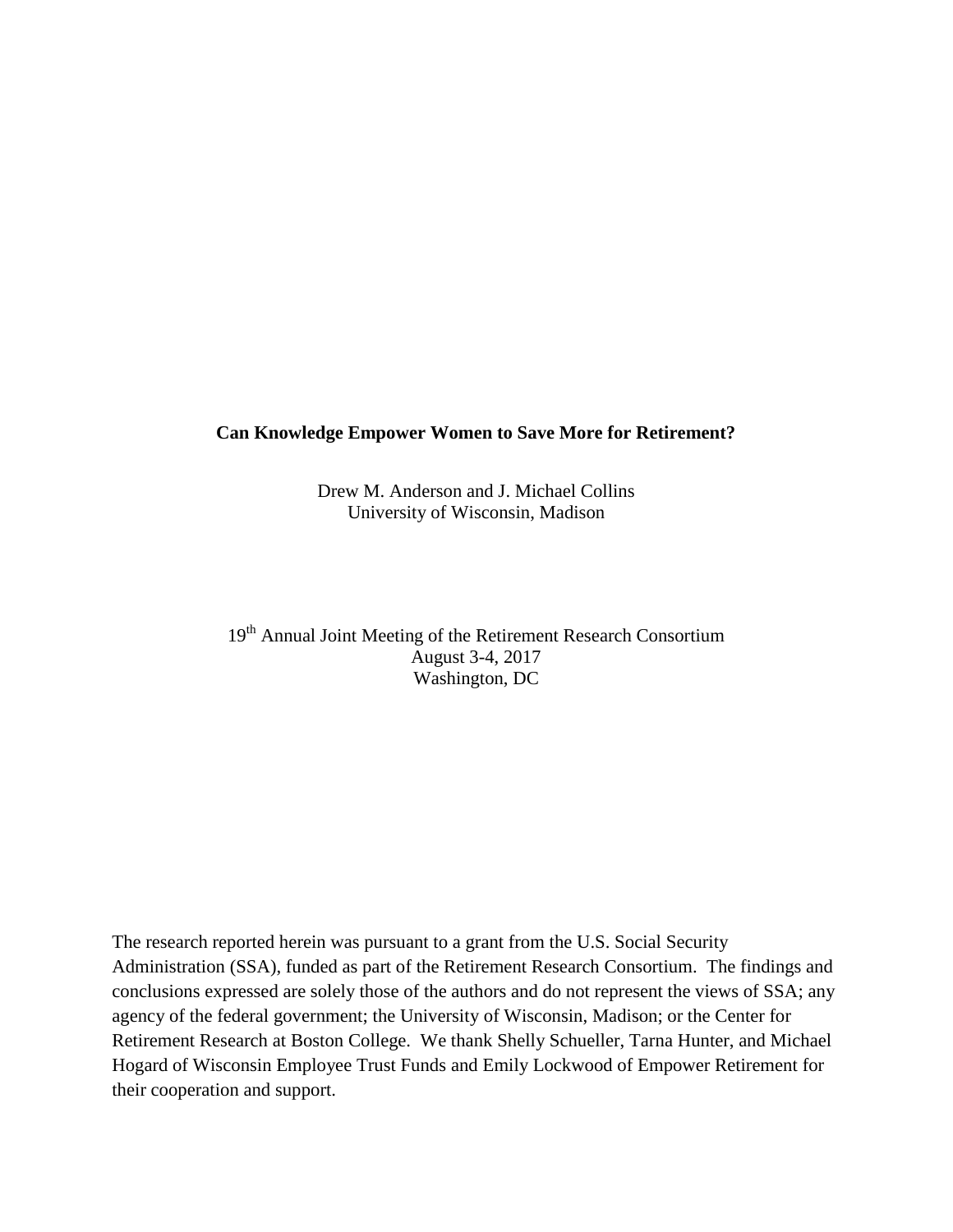Even though they live longer and, therefore, face higher costs during retirement, women save less for retirement. Women start at a disadvantage for wealth accumulation because of lower salaries, more time off to care for children and elders, and spending more on health care (U.S. GAO 2007). This study focuses on a large public workforce in which women also save a lower percentage of their incomes and take on lower-return investments. A potential explanation for these gaps is that women have lower levels of financial literacy and engagement in household financial decisions (Lusardi and Mitchell 2008).

Financial literacy and engagement could be improved at relatively low cost, relative to changing lifetime earnings, labor supply, or health. Financial literacy cannot be shared among household members or passed on to survivors, making it all the more important for women who will spend long periods of retirement single. In general, financial education often has no effect on behavior, but a recent study showed that workplace financial education increased budgeting and saving, particularly for women (Collins and Urban 2016). This study examines the effects of an intervention targeted specifically to increase women's retirement saving through information and motivation.

In April 2015, several state agencies in Wisconsin implemented a multimedia education effort called Embracing and Promoting Options for Women to Enhance Retirement (EMPOWER). EMPOWER included short weekly emails with links to online testimonials and webinars, optional "lunch and learn" brownbag meetings, and posters and literature around the office. EMPOWER sought to increase the salience of planning and saving for retirement by encouraging conversations among peers. EMPOWER operated at a large scale with very low marginal costs. The choice to implement EMPOWER was made by a single agency representative, not by individual workers, and then workers received no further incentive to participate. Several large agencies did not implement EMPOWER, providing a comparison group of workers who were not exposed to financial education.

To estimate the effect of EMPOWER, we use detailed administrative data and a quasiexperimental research design. The state provided monthly longitudinal data for a workforce of 31,000 employees, for four years surrounding the program's implementation. These workers are required to contribute 6.6 percent of earnings to a pension fund, but 47 percent of workers also participated in Wisconsin Deferred Compensation (WDC), a saving instrument similar to a 401(k). The median participant contributed 1.6 percent of earnings each month. EMPOWER

2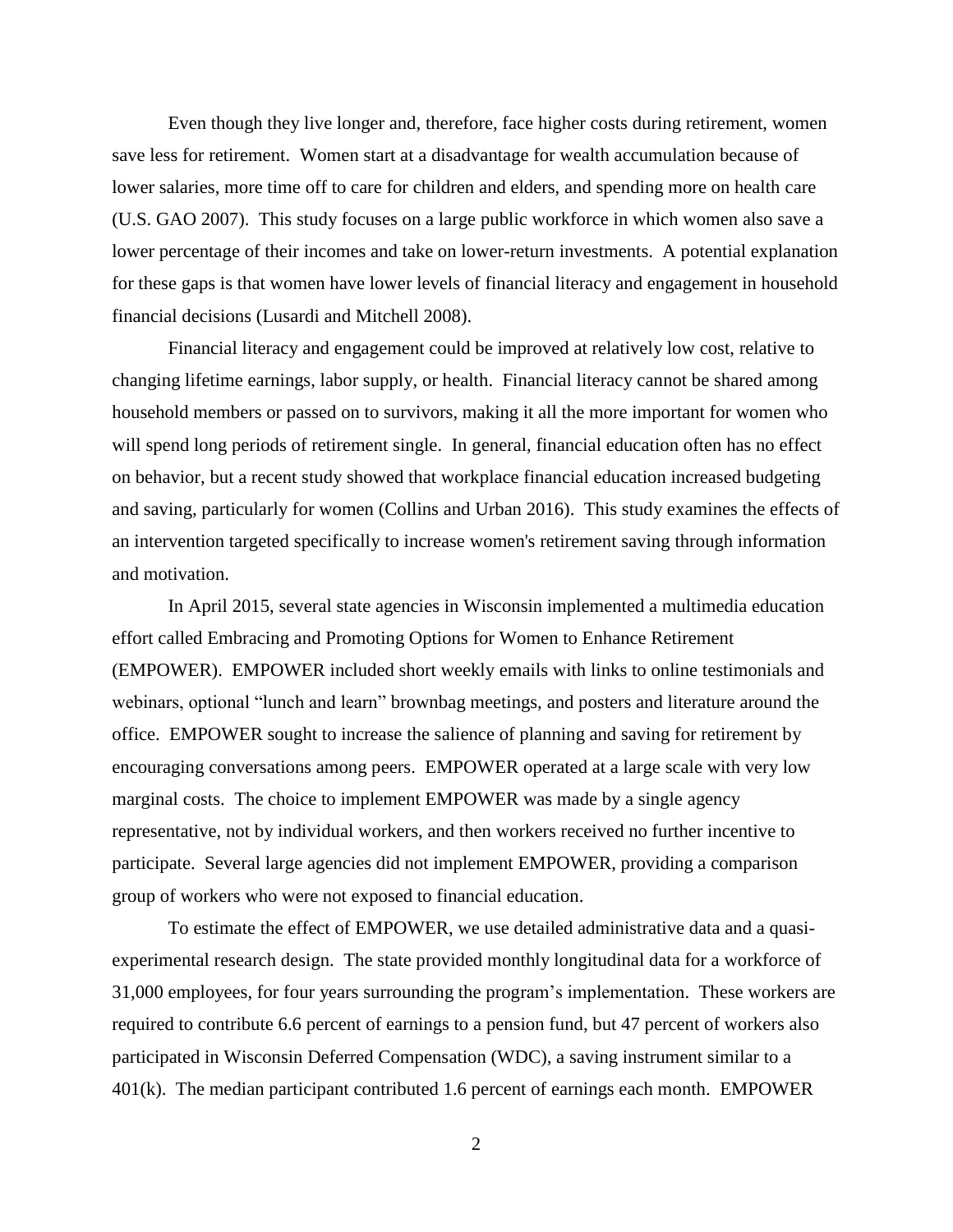has the potential to increase both participation and contributions to WDC. To isolate the effect of EMPOWER on saving, we employ a triple-difference strategy comparing men to women before and after implementation at agencies that implemented the program versus those that did not implement the program.

We find that workplace financial education and peer-to-peer motivation increased retirement saving in this context. EMPOWER increased participation in the deferredcompensation savings plan by 2.6 percentage points, closing the gender gap in participation by more than half. We subject this result to several robustness checks, and pre-existing trends explain some of the closing of the gender gap at the EMPOWER agencies. There is not clear evidence that workers already participating saved more of their earnings.

## Figure 1. *Extensive Margin Effects of EMPOWER*



Figure 1 shows our empirical strategy graphically. The figure tracks the progression of gender gaps in retirement saving at agencies that implemented EMPOWER, versus agencies that never implemented EMPOWER. In both groups of agencies, men are more likely to participate